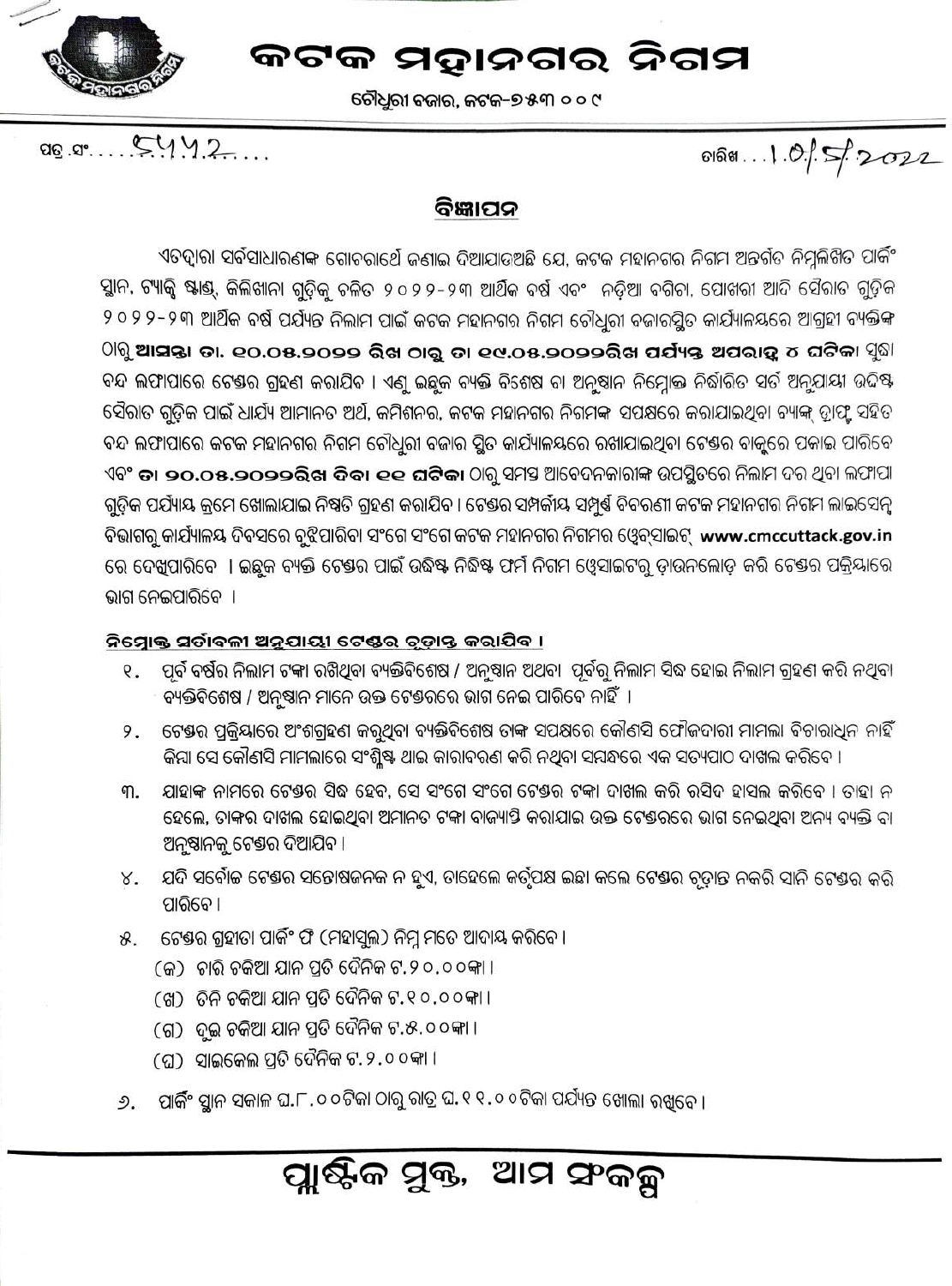ଚୌଧୁରୀ ବଜାର, ଜଟକ–୭୫୩ ୦୦୯

ପତ୍ର .ସଂ.

ତାରିଖ . . . . . . . . .

- ପାର୍କିଂ ସ୍ଥାନ ମହାସୁଲ ଆଦାୟକାରୀ ମାନେ ନିଦ୍ଧିଷ୍ଟ ସମପୋଷାକ (ୟୁନିଫର୍ମ) ପରିଧାନ କରିବା ସହିତ ନିଜର ପରିଚୟ ପତ୍ର ୭. ବେକରେ ଝୁଲାଇବେ ।
- ପାର୍କି ସ୍ଥାନକୁ ଟେଷର ଗ୍ରହୀତା ଅନ୍ୟ କୌଣସି ଉଦ୍ଦେଶ୍ୟରେ ବ୍ୟବହାର କରିପାରିବେ ନାହିଁ । Г.
- $\mathcal{C}$ . ଟେଷର ଗ୍ରହୀତା ପାର୍କିଂ ସ୍ଥାନରେ ରହୁଥିବା ଯାନବାହାନର ନିରାପତା ନିମନ୍ତେ ଜଗୁଆଳୀର ବ୍ୟବସ୍ଥା କରିବେ ।
- ୧୦. ଧାର୍ଯ୍ୟ ଅମାନତ ଅର୍ଥ କମିଶନର, କଟକ ମହାନଗର ନିଗମଙ୍କ ସପକ୍ଷରେ କରାଯାଇଥିବା ବ୍ୟାଙ୍କ ଡ୍ରାଫ୍ଟ ଆବେଦକାରୀ ନିଜ ନାମରେ ବ୍ୟାଙ୍କରୁ କ୍ରୟ କରିବେ ।
- ୧ ୧ . ଯାହାଙ୍କ ନାମରେ ଟେକ୍ତର ସିଦ୍ଧ କରାଯିବ, ସେ ମ୍ୟୁନିସିପାଲ କମିଶନରଙ୍କ ସହିତ ଆବଶ୍ୟକୀୟ ଚୁକ୍ତିନାମା ଟେକ୍ତର ଚୃତାନ୍ତ ହେବାର ସାତ ଦିନ ମଧ୍ୟରେ କରିବେ ।
- ୧ ୨ . ଉକ୍ତ ଟେଷର ତାକକୁ କର୍ତୃପକ୍ଷ ଇଛା କଲେ କୌଣସି କାରଣ ନ ଦର୍ଶାଇ ରଦ୍ଦ କରିପାରିବେ ।

| କ୍ର.<br>ନଂ.                 | ସୈରାତ ଗୁଡ଼ିକର ନାମ                                                                                   | ଟେକ୍ତର ପାଇଁ<br>ସର୍ବନିମ୍ନ ଧାର୍ଯ୍ୟ ରାଶି | ଅମାନତ ଟଙ୍କା                 | ମିଆଦ        |
|-----------------------------|-----------------------------------------------------------------------------------------------------|---------------------------------------|-----------------------------|-------------|
| Q.                          | ଟେଲିଫୋନ ଭବନ ସମ୍ମୁଖ ପାର୍କିଂ ସ୍ଥାନ, ବଜ୍ରକବାଟି ରୋଡ଼                                                    | $6.88950/-$                           | $6.88C0 -$                  |             |
| 9.                          | ପୋଷ୍ଟ ଅଫିସ ସମ୍ମୁଖ ପାର୍କିଂ ସ୍ଥାନ, ଚାନ୍ଦିନୀଚୌକ                                                        | $6.8590 -$                            | 8.8590/-                    |             |
| ୩.                          | ବଯେ ହୋଟେଲ ସନ୍ତ୍ରଖ ପାର୍କିଂ ସ୍ଥାନ, ଯୋତ୍ରା ରୋଡ଼                                                        | $C.995$ ୮୩୩/-                         | <b>6. 655Lal-</b>           |             |
| ४.                          | ପେଟ୍ରୋଲ ପମ୍ପ ସନ୍ନୁଖ ପାର୍କିଂ ସ୍ଥାନ, କଲେଜଛକ                                                           | $6.899000/-$                          | $6.89900/-$                 |             |
| 8.                          | ଶୈଳବାଳା ମହାବିଦ୍ୟାଳୟ ପାଖ ପାର୍କିଂ ସ୍ଥାନ                                                               | $G. \Gamma \eta 080/-$                | $G.$ $\Box$ $\Theta$ $O$ /- |             |
| ୬.                          | ଏସ.ବି.ଆଇ. ମୁଖ୍ୟ ଶାଖା ସାମନା ତିନିକୋଣିଆ ପାର୍କିଂ ସ୍ଥାନ                                                  | $F.998881-$                           | $6.99880 -$                 |             |
| ୭.                          | ପି.ଏମ୍. ଏକାଡ଼େମା ପାଖ ପାର୍କିଂ ସ୍ଥାନ                                                                  | ଟ.୬୬୬୧୬/-                             | $6.9990/-$                  |             |
| Г.                          | ଆକବରୀ ଖାଁ ଗୁଡ଼ାଖୁ ଦୋକାନ ସନ୍ନୁଖ ପାର୍କିଂ ସ୍ଥାନ, ନିମଚୌଡ଼ି                                              | $6.99880-$                            | $6.9980/-$                  |             |
| ۲.                          | ପୁରୁଣା ଜେଲ ସମ୍ମୁଖ ପାର୍କିଂ ସ୍ଥାନ, ଦରଘା ବଜାର                                                          | 6.6888601-                            | $6.898881 -$                |             |
| QO.                         | କନିକା ଛକ ପାର୍କିଂ ସ୍ଥାନ                                                                              | $6.88000/-$                           | $6.8800/-$                  |             |
| QQ <sub>z</sub>             | ତିନିକୋଣିଆ ବଗିଚା ପାଖ ପାର୍କିଂ ସ୍ଥାନ                                                                   | $6.88900$ -                           | $6.8890/-$                  | ଆର୍ଥିକ ବର୍ଷ |
| 99.                         | ସତୀଚୌରା କାଠ ଗୋଲା ଠାରୁ ଅଶ୍ୱିନୀ ହସପିଟାଲ ସନ୍ନୁଖ<br>ପର୍ଯ୍ୟନ୍ତ ପାର୍କିଂ ସ୍ଥାନ                             | $6.999089 -$                          | $6.99908/-$                 | $9099 - 99$ |
| $Q \nsubseteq \mathbb{C}$ . | ଷ୍ଟାର ହସ୍ପିଟାଲ ସନ୍ନୁଖ ଓ ମଧୁସୂଦନ ଆଇନ ମହାବିଦ୍ୟାଳୟ<br>ଛାତ୍ରାବାସ ପ୍ରାଚେରୀପାଖ ପାର୍କିଂ ସ୍ଥାନ, ଯୋବ୍ରା ରୋଡ଼ | 6.99850                               | $6.9981/-$                  |             |
| 68.                         | ବାଦାମବାଡ଼ି ଟ୍ୟାକ୍କି ଷ୍ଟାଣ୍ଡ୍,                                                                       | $6.998800/-$                          | $6.99880/-$                 |             |
| ୧୫.                         | ବଜ୍ରକବାଟି ରୋଡ଼ ଉପର ମାଳିସାହି ଗଡ଼ା ନିକଟ ପାର୍କିଂସ୍ଥାନ                                                  | $6.89800/-$                           | $6.8980 -$                  |             |
| ୧୬.                         | ଡ଼ିଡ଼ି ଟେକୁଟାଇଲ୍ସ ସମ୍ମୁଖ, ଝୋଲା ସାହି                                                                 | $6.89000/-$                           | $6.8900/-$                  |             |
| ୧୭.                         | କେଶରପୁର କିଲିଖାନା                                                                                    | $6.00001 -$                           | $G.\Gamma$ OO $\Gamma$ /-   |             |

# ପ୍ଲାଷ୍ଟିକ ସୁକ୍ତ, ଆମ ସଂକଳ୍ପ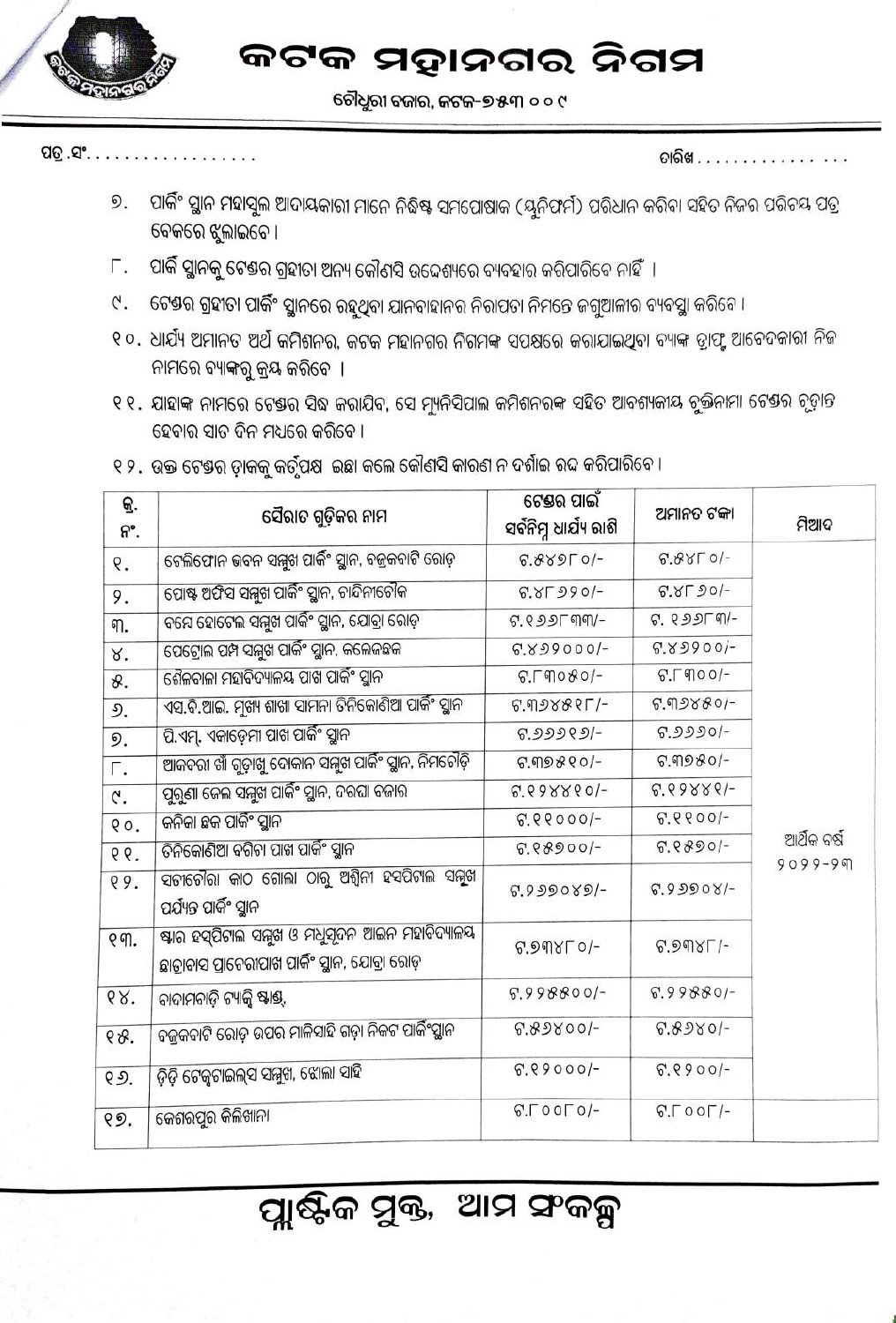

ଚୌଧୁରୀ ବଜାର, କଟକ–୭୫୩ ୦୦୯

ପତ୍ର .ସଂ. .

ତାରିଖ . . . . . . . . . . *.* 

| ସତୀଚୌରା କିଲିଖାନା                      | 6.90990     | $6.9090 -$                    |                                                   |
|---------------------------------------|-------------|-------------------------------|---------------------------------------------------|
| ପଟ୍ଟାପୋଲ କିଲିଖାନା                     | $6.0000 -$  | $6.0990 -$                    | ଆର୍ଥିକ ବର୍ଷ<br>$9099 - 99$                        |
| ଖାନନଗର କିଲିଖାନା                       | $6.00900$ - | $6.8$ (9) $-$                 |                                                   |
| ପନ୍ଦର ଫୁଟିଆ ପୋଖରୀ, ଗୋପାଳପୁର           | $6.9080/-$  | $6.908/-$                     | ଆର୍ଥିକ ବର୍ଷ<br>$9099 - 99$<br>ଠାରୁ<br>$9098 - 98$ |
| ଗାନ୍ଧୀ ସ୍ମୃତୀ ପୋଖରୀ, ତେଲେଙ୍ଗାପେଣୁ     | $6.500 -$   | $G.\Gamma$ $\mathfrak{O}C$ /- |                                                   |
| ପଦୁ ପୋଖରୀ, ଗୋପାଳପୁର                   | $6.80990/-$ | $6.8099 -$                    |                                                   |
| ଘି ପୋଖରୀ, ପ୍ରଚାପ ନଗରୀ, ଓ୍ୱାର୍ଡ଼ ନଂ–୫୮ | $6.99880 -$ | $6.9988/-$                    |                                                   |
| ସଂସ୍କୃତ ଟୋଲ, ଟାଉନହଲ ନିକଟ              | $6.8900 -$  | $6.890 -$                     |                                                   |
|                                       |             |                               |                                                   |



### FIDE 8: 5442.181.101.5/2022

ଏହାର ଏକ କିତା ନକଲ ଯୁଗ୍ମ ଆୟୁକ୍ତ-୧ ଓ ୨/ ଉପ ଆୟୁକ୍ତ / ନଗର ଯବ୍ଦୀ / ସାସ୍ଥ୍ୟ ଅଧିକାରୀ / ସଚିବ/ ବିତ ଅଧିକାରୀ / ସହକାରୀ ଆଇନ ଅଧିକାରୀ / ବିଜ୍ଞାପନ ବିଭାଗ/ ଶ୍ରୀ ବିଭୁତି ଭୁଷଣ ସାହୁ, ଏମ.ଆଇ.ଏସ୍. କମ୍ପ୍ୟୁଟର ପ୍ରୋଗ୍ରାମର କ ଅବଗତି ନିମନ୍ତେ ପ୍ରେରଣ କରାଗଲା । ଶ୍ରୀ ସାହୁ ଉକ୍ତ ଟେଷରକୁ ମହାନଗର ନିଗମ ଓ୍ୱେବସାଇଟରେ ପ୍ରକାଶନ ନିମନ୍ତେ ନିର୍ଦ୍ଦେଶ ଦିଆଗଲା ।

କ୍ତାଣ୍ଡ*ା ୧୦.୦୫ ମି*<br>ଭପ ଆୟକ

9100 gr. 5444,101.1.0. 5/2022 ଏହାର ଏକ କିତା ନକଲ ଏ.ସି.ପି. (ଟ୍ରାଫିକ), କଟକଙ୍କ ଅବଗତି ଓ ବିହିତ କାର୍ଯ୍ୟାନୁଷାନ ନିମନ୍ତେ ପ୍ରେରଣ କରାଗଲା ।

ନ୍ତ<sup>ାଣ୍</sup> ୨୦.୦୧ ୬୨<br>**ଉପ ଆୟକ୍ତ** 

# ପ୍ଲାଷ୍ଟିକ ସୁକ୍ତ, ଆମ ସଂକଳ୍ପ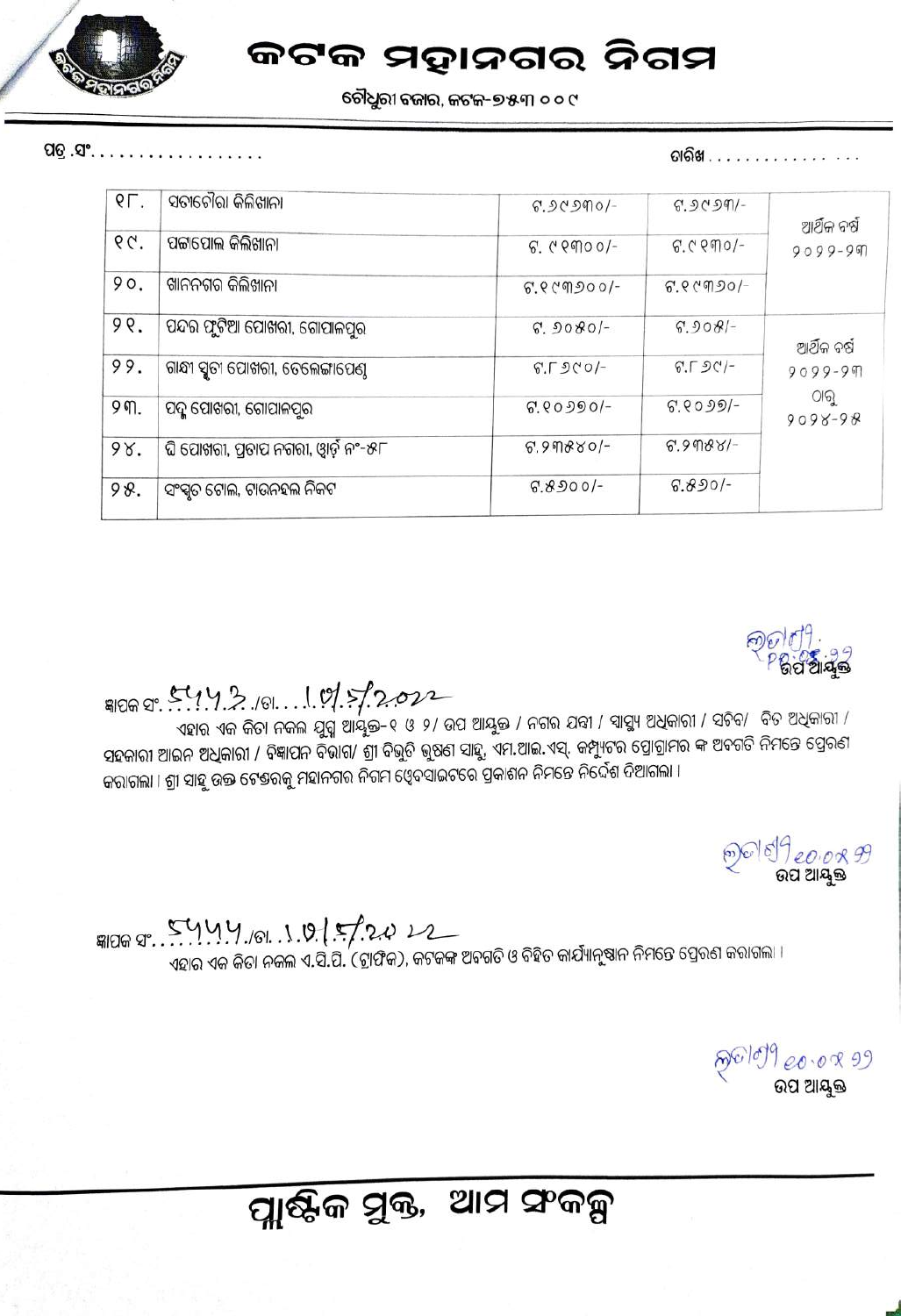

ଚୌଧୁରୀ ବଜାର, ଜଟକ–୭୫୩ ୦ ୦ ୯

ପତ୍ର .ସଂ.

ତାରିଖ . . . . . . . . . . . . . . . *.* 

କ୍ଷାପକ ସଂ. 5.1.1% (ଚା. . 1.0.15/2022

ଏହାର ଏକ କିତା ନକଲ ମେୟରଙ୍କ କ୍ଷିପ୍ର ଲେଖକଙ୍କୁ ମାନ୍ୟବର ମେୟର ମହୋଦୟଙ୍କ ଅବଗତି ନିମନ୍ତେ ପ୍ରେରଣ କରାଗଲା ।

ନ୍ଦା*ଣ୍*<br>- ଉପ ଆୟୁକ୍ତ

 $9099.54460.10512022$ 

ଏହାର ଏକ କିତା ନକଲ କମିଶନରଙ୍କ କ୍ଷିପ୍ର ଲେଖକଙ୍କୁ କମିଶନରଙ୍କ ଅବଗତି ନିମନ୍ତେ ପ୍ରେରଣ କରାଗଲା ।

ଉପ ଆୟୁକ୍ତ

DI STY 47.101.1.015/2022

ଏହାର ଏକ କିତା ନକଲ କଟକ ମହାନଗର ନିଗମ କାର୍ଯ୍ୟାଳୟ ନୋଟିସ ବୋର୍ଡ଼ି/ ଜିଲ୍ଲାପାଳ, କଟକ/ ଉପ ଜିଲ୍ଲାପାଳ, କଟକ ସଦର/ ତହସିଲଦାର, ସଦର କଟକ ଙ୍କ ନୋଟିସ ବୋର୍ଡ଼ିରେ ସର୍ବସାଧାରଣଙ୍କ ଅବଗତି ନିମନ୍ତେ ପ୍ରକାଶ କରାଯିବା ପାଇଁ ଅନୁରୋଧ କରାଗଲା ।

ଉପ ଆୟକ୍ତ

<sub>페이머 약.</sub> 두 1 1 8 ./이. . . 1 0 5 . 2.0 2

ଏହାର ଏକ କିତା ନକଲ ଭାରପ୍ରାସ ଅଧିକାରୀ, ପୁରୀଘାଟ ଥାନାଙ୍କ ଅବଗତି ଓ ବିହିତ କାର୍ଯ୍ୟାନ୍ଷାନ ନିମନ୍ତେ ପ୍ରେରଣ କରାଗଲା ।

 $20009$ ଉପ ଆୟକ୍ତ

# ପ୍ଲାଷ୍ଟିକ ସୁକ୍ତ, ଆମ ସଂକଳ୍ପ